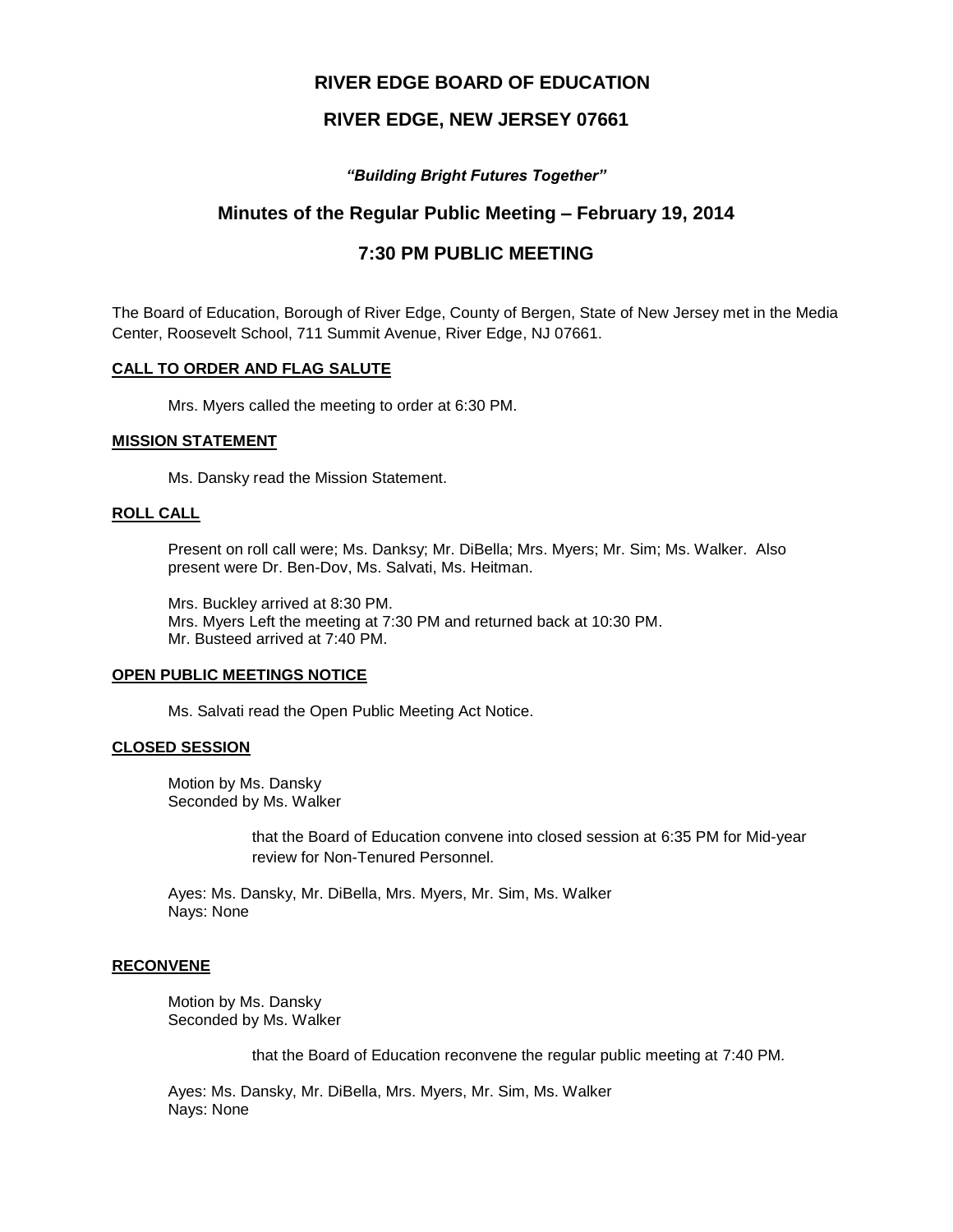#### **SPECIAL/DISCUSSION ITEMS**

Public Comment on Agenda Items – None

River Edge School District Technology Overview – Denise Heitman

Mrs. Heitman presented to the Board the River Edge School District Technology Plan. She read the four Technology Goals which are:

- 1. Literacy
- 2. Capacity Building
- 3. Connectivity
- 4. Social and Ethical Responsibility

She explained the Technology projections are part of a five year plan. Ms. Heitman reviewed with the board what we currently have in the 2013-2014 school year for instructional technology in district. She concluded with recommendations for Projected New Technology for the 2014-2015 School Year.

2014 - 2015 Budget Presentation – Patricia Salvati

Ms. Salvati presented the anticipated revenue and proposed appropriations in each of the categories for the 2014 – 2015 Proposed Budget. State Aid will be announced on Thursday, February  $27<sup>th</sup>$  and she will have more information for the board at that point. Ms. Salvati answered all questions asked by the board members and the audience.

## **REPORTS**

### **SUPERINTENDENT**

Dr. Ben-Dov reported on the following:

- Dr. Ben-Dov complimented the Custodial Staff and town on all of their hard work with the snow removal. She also discussed the 2013-2014 School Calendar with the board members. The district is one day over their emergency closing days and she gave the board three options for make-up days. The options were: 1). to reduce the April break by having the district open that Thursday, 2). have the district open the Monday of the April break, and 3). extend the school year by a day. The board members discussed the three options and decided to extend the school year.
- The Technology Forum for parents has been re-scheduled for the spring.
- Many committee meetings were held: The Finance Committee met on February  $4<sup>th</sup>$ , The Building and Grounds Committee met on February 6<sup>th</sup>, Tri-District met on February 11<sup>th</sup>, Technology Committee met on February 19th, and there was an Executive PTO meeting held on January 10th.
- The Curriculum Meeting, with Mr. Feldman, was planned to be scheduled for March  $5<sup>th</sup>$  or March  $19^{th}$ , but will be re-scheduled to a different date due to the changes to the Board of Education meeting dates.
- The Median Student Growth Percentiles came out from the State. The Principals from each school will meet with each teacher to discuss them. It does not count towards their evaluation this year, but is a good opportunity to discuss student growth.
- On March  $26^{th}$ ,  $27^{th}$ , and  $28^{th}$  Roosevelt will participate in a P.A.R.C.C. field test, in Language Arts, with two third grade classes.
- Parent Conferences will be held on Tuesday March  $11<sup>th</sup>$  and Thursday March 13th.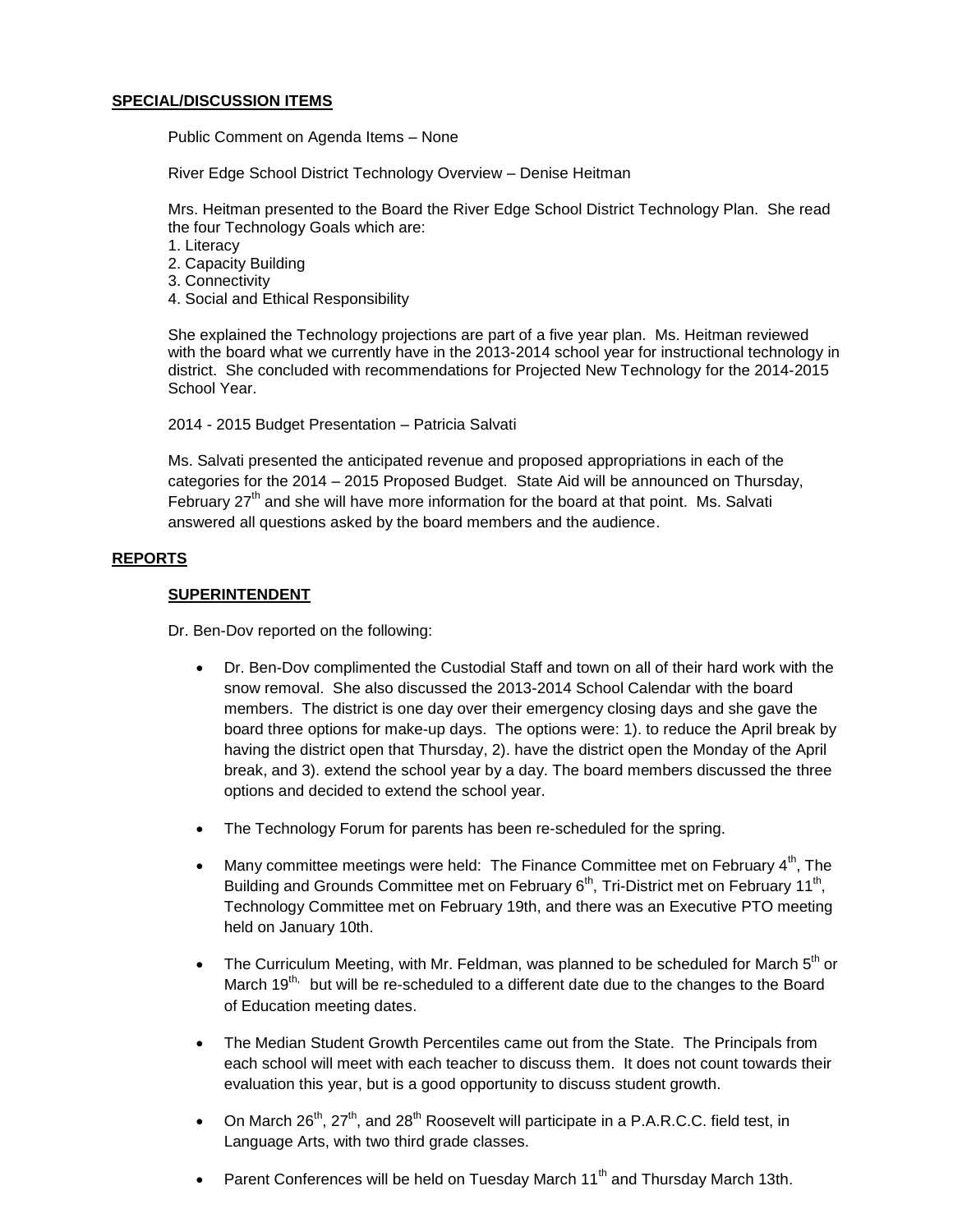- There was the District's first HIB Incident to report for this school year. It involved two Roosevelt 5<sup>th</sup> graders (Student A) made verbal comments to another Roosevelt 5th grader (Student B). It was investigated and found to be HIB related. The families were notified and action against Student A took place. Student A had recess/lunch detention, had to have sessions with the Pupil Assistance Counselor and a program educating students about appropriate language is being considered for the near future.
- Student Growth Objectives are being reviewed with teachers for revisions and modifications.
- The next edition of R.E.A.C.H will come out in March.
- Mr. Patrick Fletcher was honored at a Town Meeting last night. He was honored as Bergen County Superintendent of the Year. Dr. Ben-Dov and Ms. Salvati attended the meeting.

## **PRINCIPAL**

Mrs. Heitman saved her report for the Student Board Meeting on February 26, 2014.

## **BOARD SECRETARY**

Ms. Salvati reported on the following:

- Ms. Salvati stated the Board of Education Meeting dates need to change for the month of March. The new meeting dates will be March  $5<sup>th</sup>$  and March 19th since a tentative budget is due to the County on March 20<sup>th</sup>.
- She thanked the custodial staff for all of their hard work with the snow removal. She stated it was a real challenge this year and the custodians did a great job with it.
- Ms. Salvati reminded the board members that the online Disclosure Statements must be submitted to the County by April 30<sup>th</sup>.

## **PRESIDENT**

Mrs. Myers was absent.

## **COMMITTEES**

- $\bullet$  Ms. Dansky attended a Bergen County Meeting on February 4<sup>th</sup> at the Carlstadt Public School and P.A.R.C.C. Assessment was discussed.
- Mrs. Myers attended a Leadership Conference on Saturday, February  $8<sup>th</sup>$ .
- Ms. Dansky stated New Jersey School Boards Association will have a meeting on Tuesday, March  $4<sup>th</sup>$  at Maggiano's.
- Ms. Dansky stated Mr. DiBella will attend new board member training in March.
- Mrs. Walker attended a Tri-District Meeting on February 11th, a Building and Grounds Meeting on February 6th, and a Technology Meeting on February 19th.
- Mrs. Buckley attended a Finance Committee Meeting on February 4th.
- Mr. Sim attended a NJ Cap Seminar for Parents sponsored by the River Edge Education Foundation (R.E.E.F).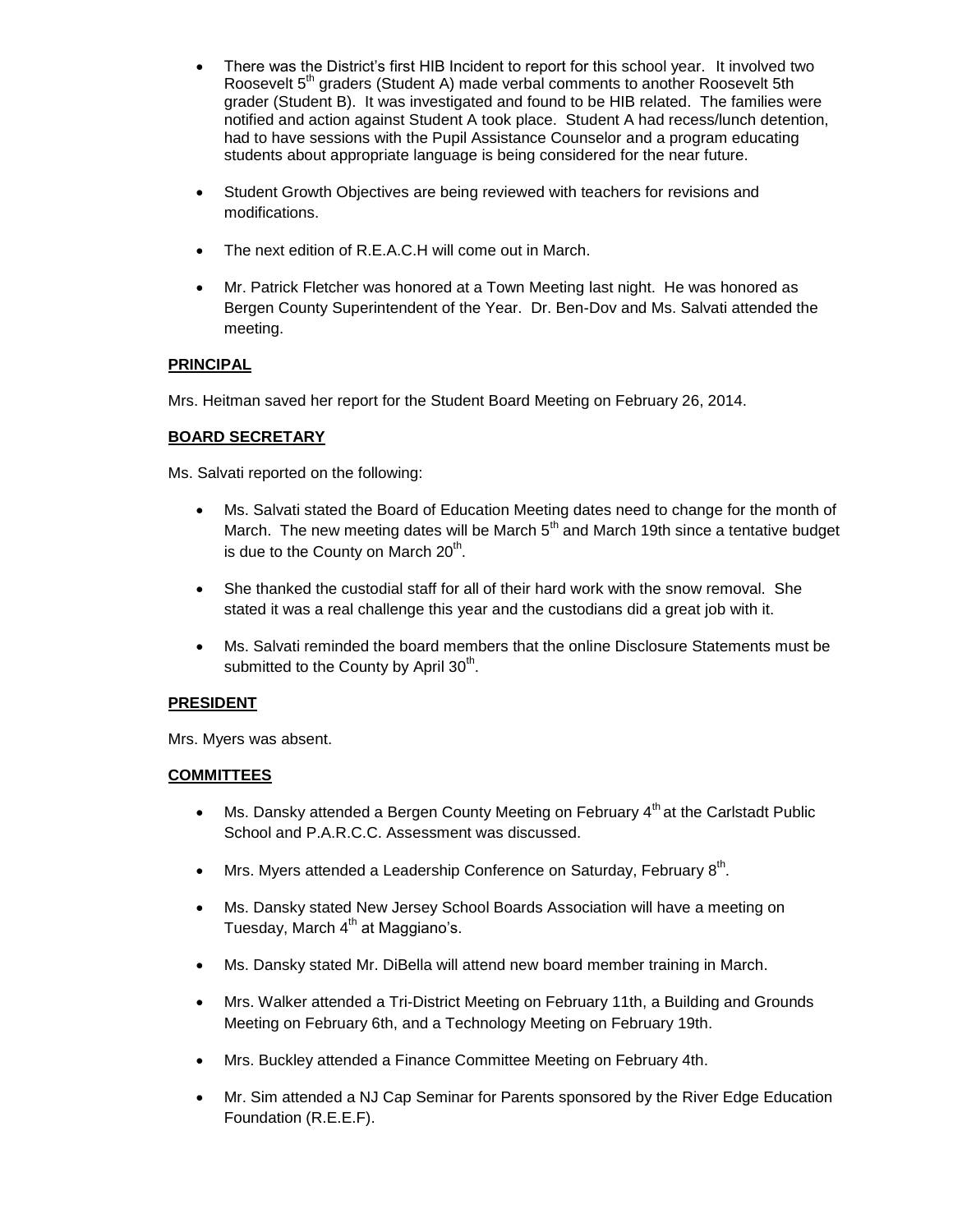#### **MOTIONS TO BE ACTED UPON**

Motion by Mr. DiBella Seconded by Mrs. Buckley

> 1. That the Board of Education approve the Minutes of December 18, 2013 and confidential minutes December 18, 2013 Board Meeting.

Ayes: Mrs. Buckley, Mr. Busteed, Ms. Dansky, Mr. Sim Nays: None Abstained: Mr. DiBella, Ms. Walker

Motion by Mr. Busteed Seconded by Mr. DiBella

> 2. That the Board of Education table until March 5, 2014 the approval of the River Edge Elementary School Calendar for the 2014-2015 school year. (Addendum)

Ayes: Mrs. Buckley, Mr. Busteed, Ms. Dansky, Mr. DiBella, Mr. Sim, Ms. Walker Nays: None

Motion by Mr. Busteed Seconded by Mr. DiBella

> 1. That the Board of Education approve the completion of the following emergency drills:

| School                    | <b>Dates</b>                                              |
|---------------------------|-----------------------------------------------------------|
| <b>Cherry Hill School</b> | January 13, 2014 Fire Drill<br>January 28, 2014 Lock Down |
| Roosevelt School          | January 13, 2014 Fire Drill<br>January 28, 2014 Lock Down |

2. That the Board of Education approve the Second Reading of the following policies:

| Policy #    | Title                                  |
|-------------|----------------------------------------|
|             |                                        |
| 2130        | <b>Principal Evaluation</b>            |
|             |                                        |
| 9111        | <b>Qualifications and Requirements</b> |
|             | of Board Members                       |
|             |                                        |
| 4131/4131.1 | <b>Staff Development; Inservice</b>    |
|             | Education/Visitations/Conferences      |
|             |                                        |
| 4116        | <b>Evaluation of Teaching Staff</b>    |
|             | Members                                |
|             |                                        |
| 2131        | Chief School Administrator             |
|             |                                        |